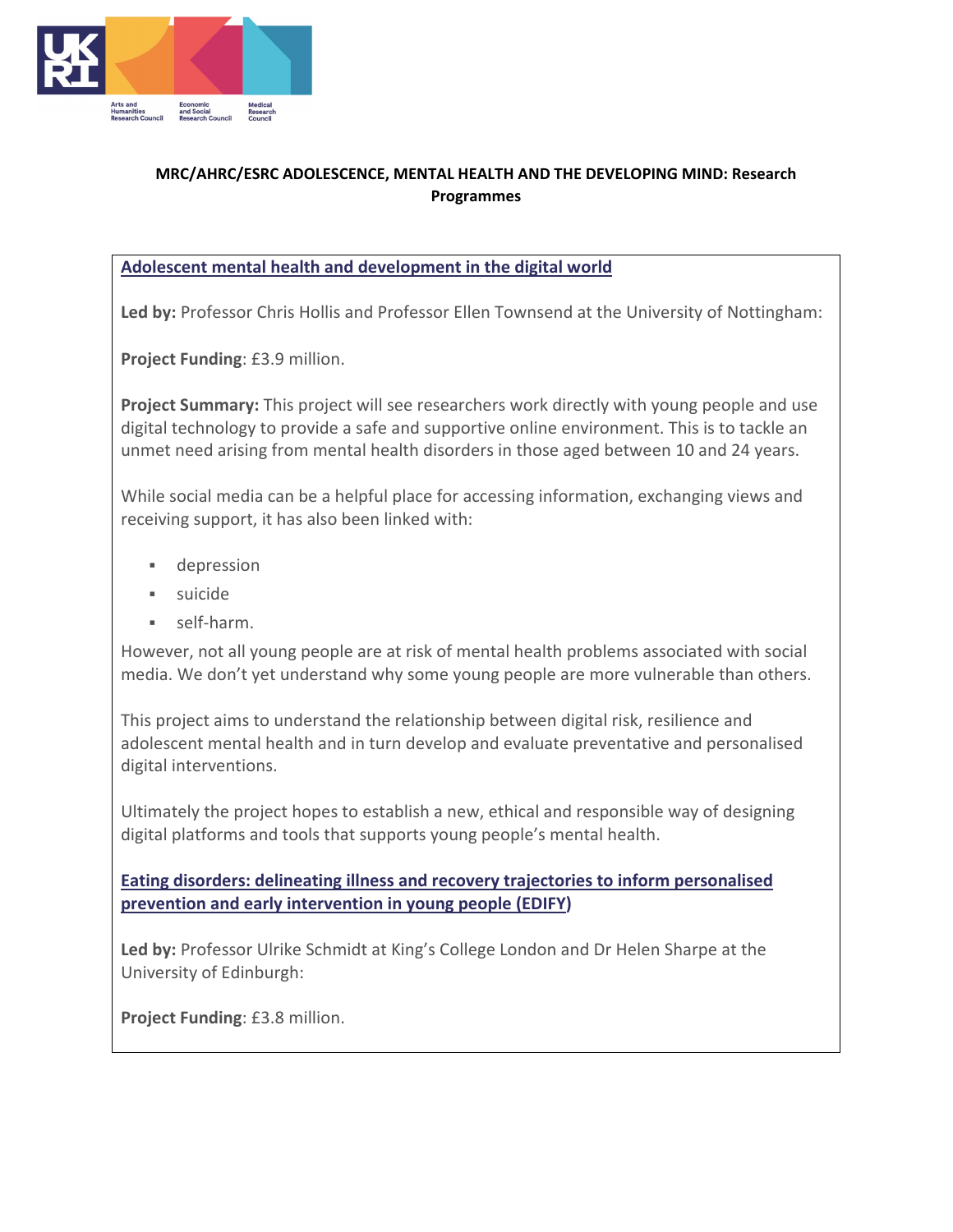**Project Summary:** This project will see researchers work directly with young people with eating disorders to develop an interdisciplinary, evidence-based model of how these conditions develop and how young people recover.

Eating disorders are common and affect people of all genders, backgrounds and identities, with devastating impacts on young people's lives.

This new research will explore the diverse experiences of people with eating disorders, characterising the different pathways into these conditions, as well as distinct stages of illness:

- at-risk
- **early stage**
- **late stage.**

This is so that intervention can be personalised at each stage.

Lived experiences of young people with eating disorders will be at the heart of the project, with creative methods, such as theatre and comedy, being used to increase understanding amongst the public and professionals.

It is hoped this novel approach will transform the way eating disorders are understood and treated by challenging stereotypes and providing a 'map' for clinicians to tailor treatments to a young person's individual circumstances.

**ATTUNE: understanding mechanisms and mental health impacts of adverse childhood experiences to co-design preventative arts and digital interventions**

**Led by:** Professor Kamaldeep Bhui at the University of Oxford and Professor Minhua Ma at Falmouth University

**Project Funding**: £3.8 million.

**Project Summary:** This project will bring together diverse creative-arts, digital and health experts to investigate how adverse childhood experiences (ACEs) can affect adolescents' mental health with the aim of developing new approaches to prevention and care.

Children who suffer multiple ACEs are much more likely to develop multiple social and developmental problems, including mental health disorders as young adults. ACEs include:

abuse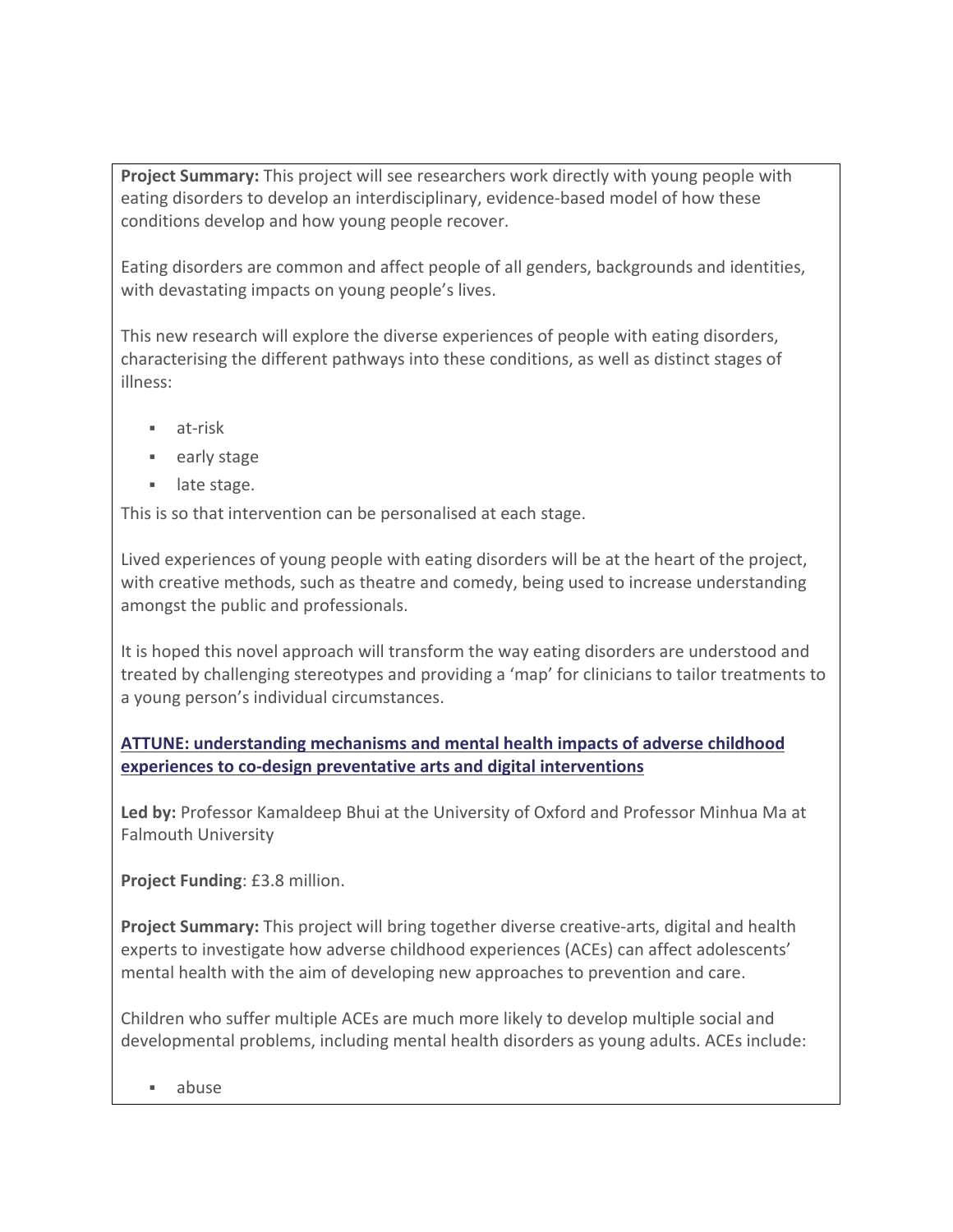- neglect
- **I** loss events
- poverty
- discrimination
- $rac{1}{\pi}$  racism
- **Fig. 2** relational problems at home.

We do not fully understand what makes an adolescent vulnerable to, or protected from, mental health problems following ACEs. We also do not know how to best to protect and support affected young people, many of whom struggle to find and engage with care services.

This research aims to address these gaps in knowledge and support by placing a diverse range of young people's lived experience at the centre of learning, co-design and planning through:

- **EXECUTE:** Creative arts and writing
- performance
- $\blacksquare$  film
- **music and state-of-the-art games technology.**

**Developing and evaluating a stepped change whole-university approach for student wellbeing and mental health**

**Led by:** Professor Edward Watkins at the University of Exeter

**Project Funding**: £3.7 million.

**Project Summary:**This project will focus on the wellbeing of students at university where the rate of mental health conditions is rising. University mental health services are reporting demand beyond their capacity.

Working in partnership with students and university leaders, the researchers aim to develop an evidence-based integrated whole university model of inclusive student wellbeing and mental health support. This will go onto inform policy recommendations.

The research will examine a stepped care approach for students with a focus on how needs may vary across the diverse student body. Wide-scale wellbeing promotion for all will include: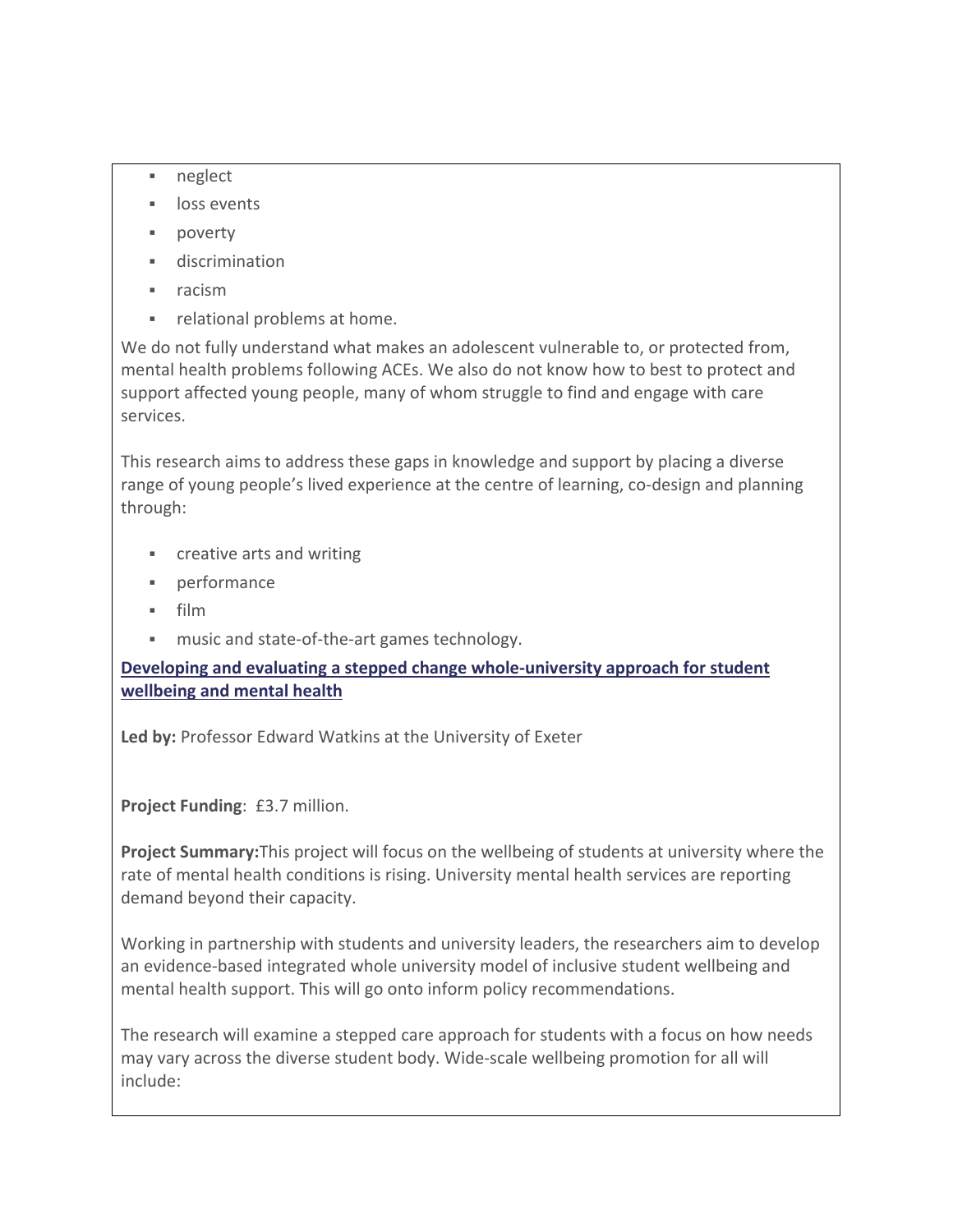- **EXEDENT** initiatives to build compassionate campuses
- digital self-monitoring for students
- state-of-the-art mental health literacy courses.

Clinical trials will evaluate digital self-help interventions for students with mild-to-moderate symptoms and develop ways to personalise treatment. Digital tools will be used to enhance professional support from existing wellbeing services for students with more serious symptoms.

The team will also develop guidance, courses and tools to promote student wellbeing that can be easily be scaled across higher education.

## **RE-STAR: regulating emotions, strengthening adolescent resilience**

**Led by:** Professor Edmund Sonuga-Barke at King's College London

**Project Funding**: £3.3 million.

This project aims to help young people with neuroatypicalities such as Attention Deficit Hyperactive Disorder (ADHD) and Autism Spectrum Disorder (ASD) traits reduce their chance of developing depression.

Many young people with both a diagnosis or demonstrable traits of these conditions develop depression during adolescence, but we don't know:

- who is most at risk
- how to intervene to reduce that risk.

This project will address that gap by exploring the specific role of difficulty in regulating emotions. It will bring together a range of experts including:

- **scientists**
- **artists**
- **teachers**
- **doctors**.

They will work directly with the young people affected, whose views and day to day experiences will be at the heart of their work.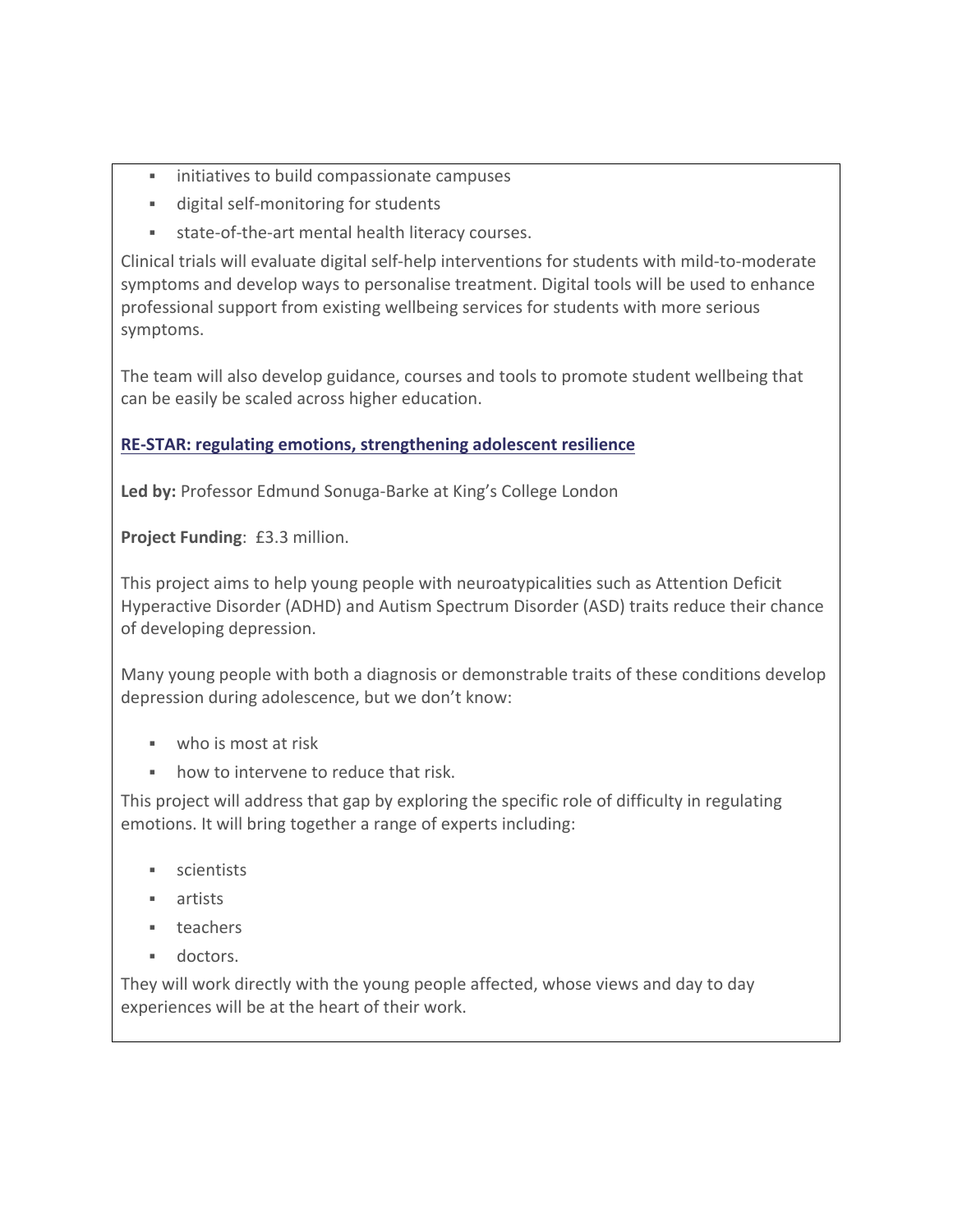Together they will develop a new way of understanding and measuring emotional regulation difficulties. This will build a platform for effective intervention and provide those at risk of depression with the skills to reduce their chances of developing the condition.

## **Developing a school-based, transdiagnostic, preventative intervention for adolescent mental health**

**Led by:** Professor Essi Viding and Professor Pasco Fearon at University College London

**Project Funding**: £2.8 million.

**Project Summary:**This project will investigate the close connections between the way that adolescents process emotions and their social relationships. A key part of the project is the development of a new preventative intervention that integrates established cognitive training and interpersonal therapy methods. This will address both emotional and social relationship mechanisms.

This research aims to improve mental health and wellbeing by helping adolescents understand how their emotions impact their social relationships and how their social relationships have an impact on their emotions.

To develop this new school-based intervention, the researchers will work in partnership with:

- young people
- **educators**
- **parents**
- clinicians.

They will also work with young people and artists to develop compelling short films, podcasts and infographics to give practical tips for understanding emotions and social relationships for young people, teachers and parents.

**The shaping of mental health and the mechanisms leading to (un)successful transitions for care-experienced young people**

**Led by:** Dr Lisa Holmes at the University of Oxford and Dr Rachel Hiller at the University of Bath

**Project Funding**: £2.2 million.